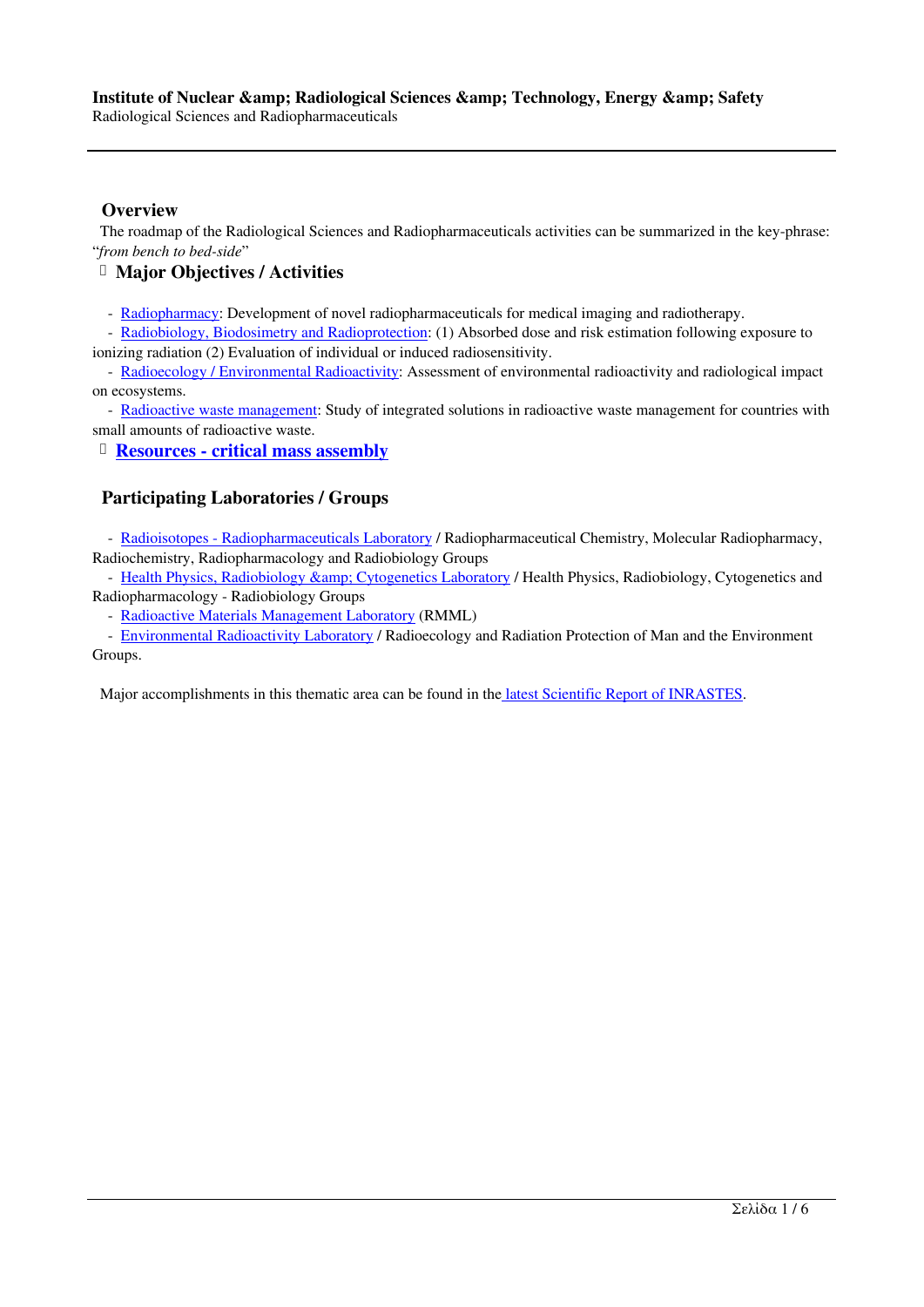### **Radiopharmacy**

 - Peptide-based radiopharmaceuticals: Radiolabeled somatostatin, bombesin, neurotensin, gastrin and other peptide-based analogs have been and will continue to be developed and screened as candidates for receptor-targeted diagnostic tumor imaging using SPECT and PET, as well as for peptide receptor targeted therapy (PRTT).

 - Selected analogs are undergoing Phase I clinical trials in European clinical centers (Austria, UK, Germany, Italy and The Netherlands).

 - Neuroprotective peptides (humanin, colivelin), alpha-thymosins (inflammation imaging) and anti-microbial peptides (infection imaging) labeled with Tc-99m via different chelating systems.

 - Bioinorganic compounds: New mixed ligand chelating systems for technetium, rhenium and other metals in different oxidation states.

 - Radiolabeled small bioactive molecules: Pharmacophore- (quinazolines for EGFR imaging, cationic compounds for targeting of energized mitochondria, quinolones for discrimination of infection from aseptic inflammation) coupled (radio)metal chelates, mainly 99mTc-based.

 - Antibodies: Monoclonal Antibodies labeled with gamma-, beta- and positron-emitting radioisotopes (Technetium-99m, Rhenium-186/188, Lutetium-177, Samarium-153, Arsenic-74, Niobium-90) for targeted imaging and therapy of cancer.

 - Nanoparticles: Multimodal (SPECT/PET/Optical) mannosylated dextrans for sentinel lymph node detection; Gd-based nanoparticle structures (iron-oxide/gold) labeled with Gallium-68, as dual-modality imaging agents.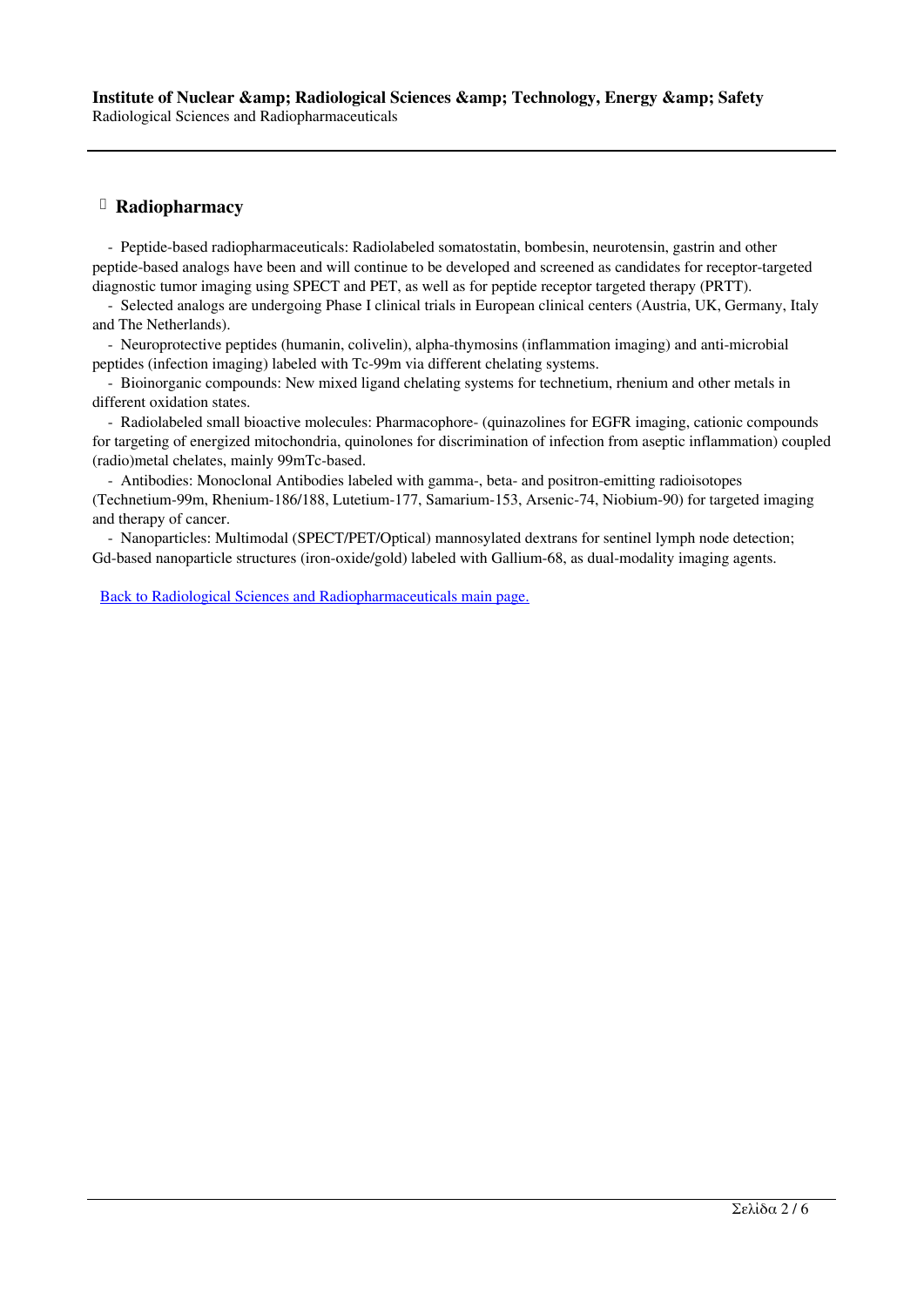# **Radiobiology, Biodosimetry and Radioprotection**

 - Development and validation of biomarkers using high throughput methodologies for assessing absorbed doses and health risk in case of radiation exposure emergencies, radiological accidents or terrorists acts.

 - Development of a cytokinesis–block micronucleus (CBMN) assay for measuring DNA damage, cytostasis and cytotoxicity induced by cytotoxic agents (ionizing radiation, drugs). Evaluation of induced radiosensitivity by various drugs.

 - Mechanistic insights on the aetiology of low-and high-LET radiation-induced chromosomal aberrations and risk for carcinogenesis using conventional and interphase cytogenetics.

 - Induction and repair kinetics of radiation-induced chromatid breaks during G2/M transition as a biological basis for predicting enhanced radiosensitivity and susceptibility to carcinogenesis at individual level.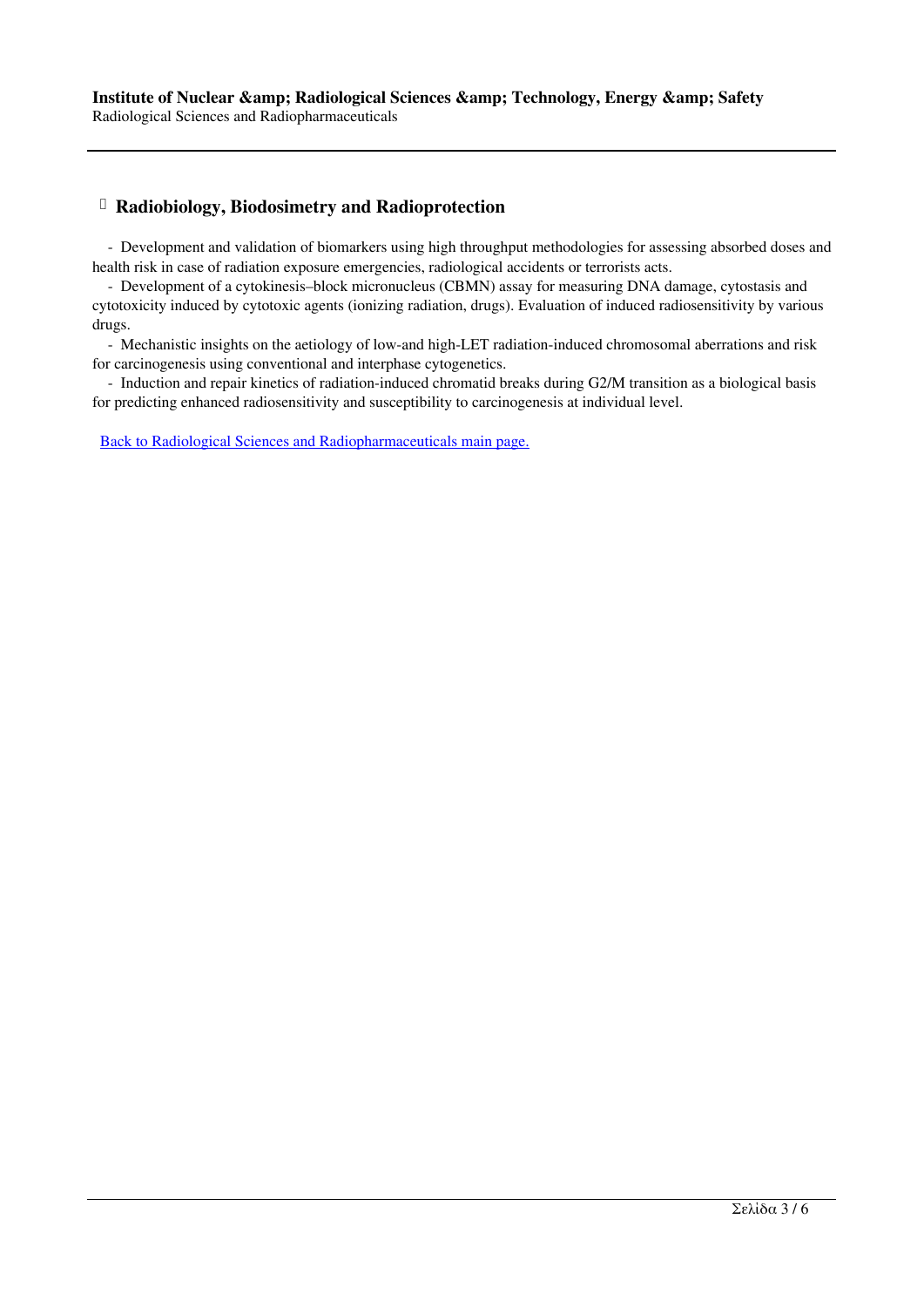# **Radioecology / Environmental Radioactivity**

 - Development of a user-friendly, ready-to-use by stakeholders, commercial organism-kit for environmental quality assessment purposes.

 - Providing an innovative tool for the remote control of the radioactive releases in the marine environment from local and / or regional / global radiological events.

 - To advance the ERICA Tool by introducing further biological parameters for more accurate estimations of dose to non-human organisms.

- Size distribution of air-borne radionuclides / aerosol technology

Link to research group Back to Radiological Sciences and Radiopharmaceuticals main page.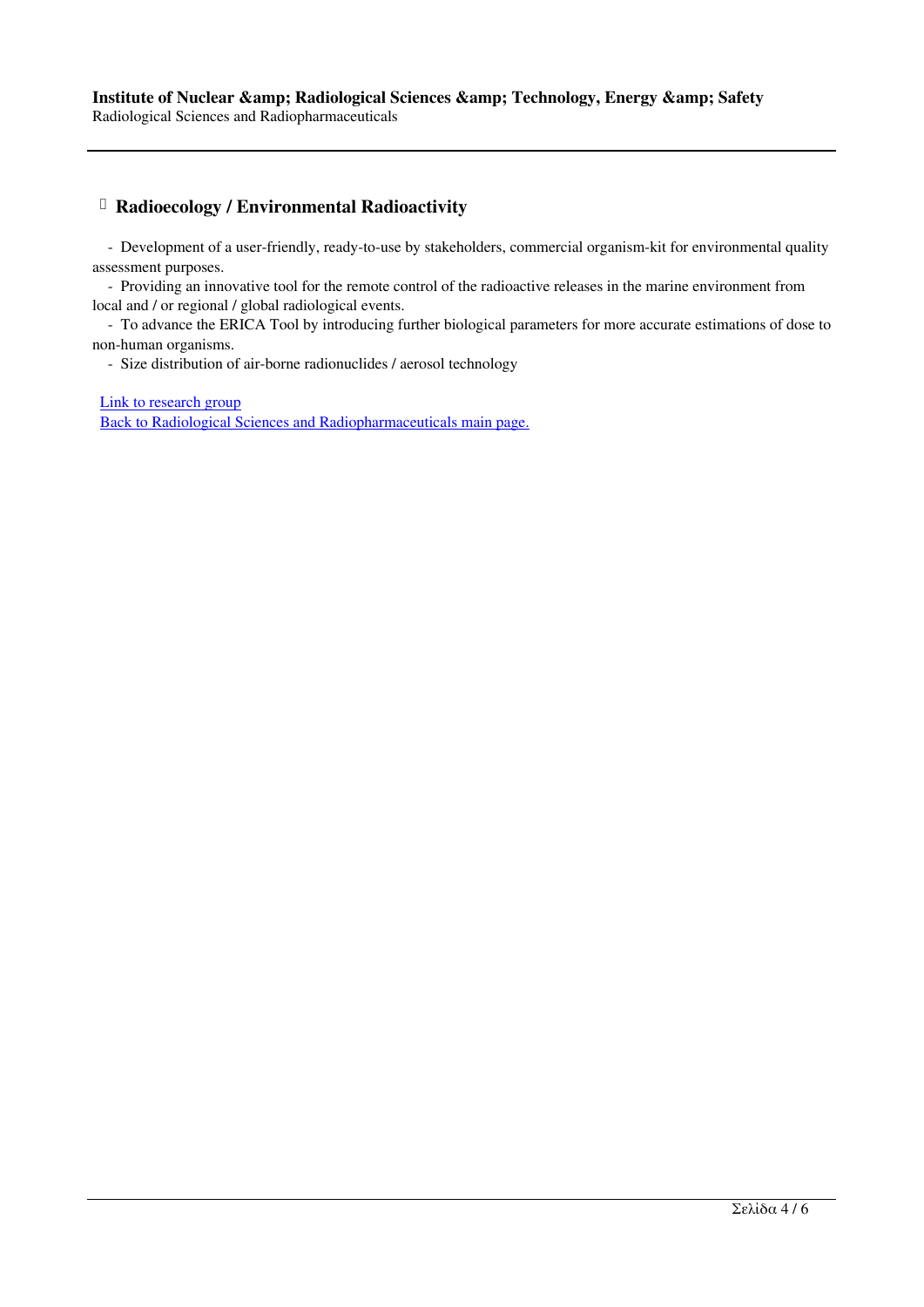#### **Radioactive waste management**

 - Contribute essentially towards the formulation of the national strategy for integrated solutions regarding radioactive waste management.

 - Establish the national laboratory for conditioning and long-term storage of radioactive waste until removal for disposal at the respective national disposal facilities.

 - Develop further activities and infrastructure concerning the radiological characterization and decommissioning of relevant facilities / devices.